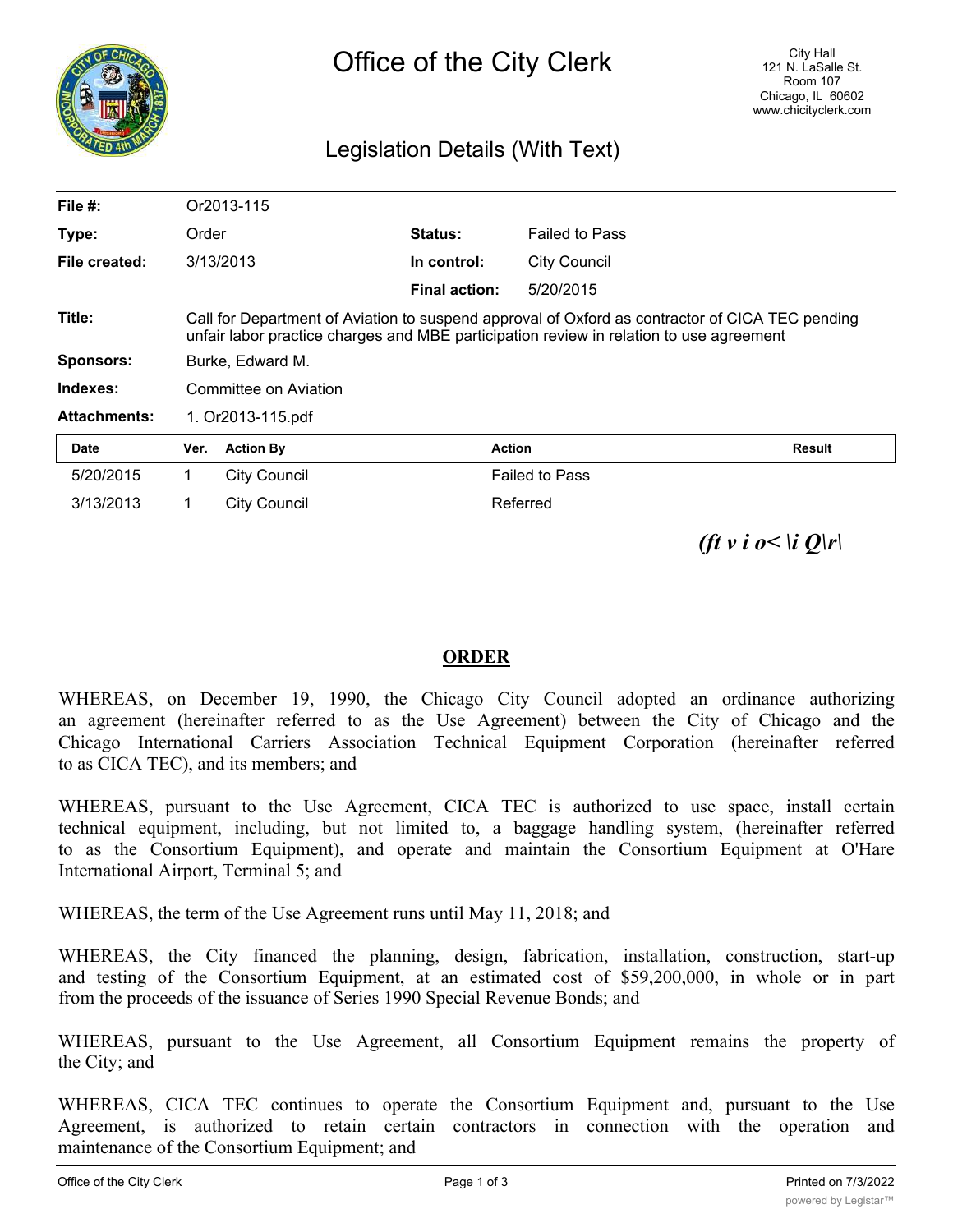WHEREAS, on January 15, 2013, CICA TEC entered into a maintenance and operations services agreement with Oxford Electronics DBA Oxford Airport Technical Services (hereinafter referred to as Oxford) pursuant to which Oxford intends to operate and maintain certain Consortium Equipment; and

WHEREAS, on March 4, 2013, Local 399 of the International Union of Operating Engineers filed unfair labor practice charges with the National Labor Relations Board on behalf of its members against CICA TEC, Oxford, and the Transport Workers Union alleging unfair labor practices and seeking injunctive relief; and

WHEREAS, the charges allege, among other things, that the successor employers have failed to recognize IUOE Local 399 as the exclusive bargaining representative of its members, many of whom have worked at Terminal 5 for the past 20 years; and

WHEREAS, the Use Agreement provides that CICA TEC's right to use the premises for the purposes of maintaining and operating the Consortium Equipment shall be carried on so as to not unreasonably interfere with the safe operation of the airport; and

1

WHEREAS, it is the policy of the City that Minority Business Enterprises (MBEs) shall have the maximum feasible opportunity to participate fully in all contracts financed in whole or in part with City funds or funds over which the City has control; and

WHEREAS, Section 2-92-430 of the Municipal Code of Chicago directs the Chief Procurement Officer to establish an overall goal of awarding not less than 25% of the annual dollar value of all City contracts to MBEs; and

WHEREAS, pursuant to the maintenance and operations services agreement between CICA TEC and Oxford, Oxford has committed to awarding no less than 16.9% of the total compensation for services to MBEs; and

WHEREAS, retention of Oxford to maintain and operate City property violates the spirit of the City's MBE Program; and

WHEREAS, the Use Agreement provides that the City has the right to disapprove of contractors intended to be retained by CICA TEC for the operation and maintenance of the Consortium Equipment; NOW THEREFORE

## **BE IT ORDERED BY THE CITY COUNCIL OF THE CITY OF CHICAGO:**

Alderman, 14th Ward

That the Commissioner of the Department of Aviation of the City of Chicago is hereby ordered assert her authority under the Use Agreement to suspend the approval of Oxford as a contractor of CICA TEC, pending resolution of the aforementioned unfair labor practice charges and a review of MBE participation in relation to